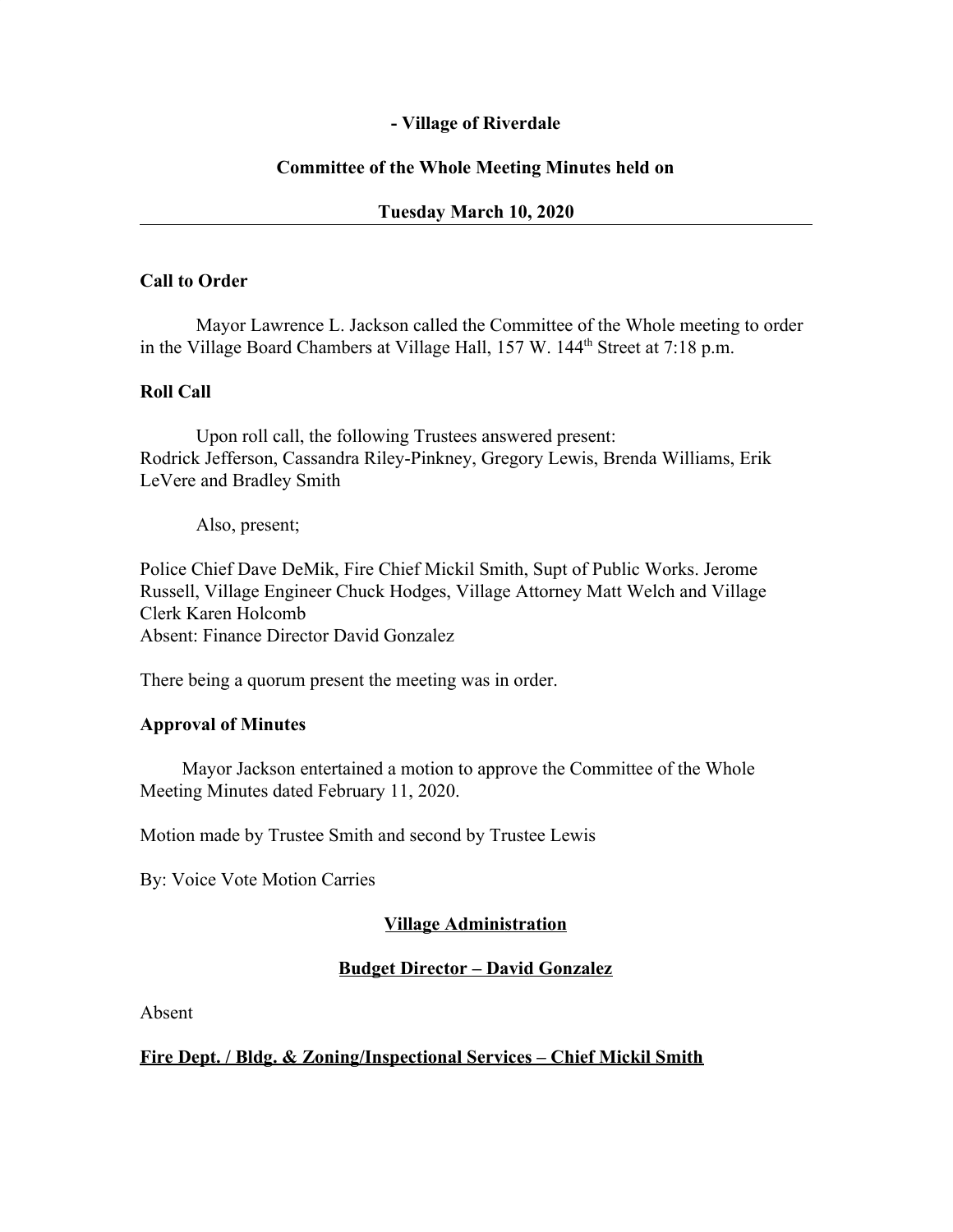Report Submitted: From  $2/1 - 3/6 -$  Total Calls 227, Fire related 32 – In town Structure Fire 13838 S. Indiana and 14308 S. Clark, EMS 169 and Other Calls 26. There were 2 structure fires one at 14215 S. Edbrooke and 13838 S. Indiana. During the same timeframe Inspectional conducted 519 inspections, 76 permits were issued with total collected \$73,838.93. There were 104 tickets issued. Total collected \$21,647.27. Total owed \$21,925. 3 Zoning Board Members are needed. Conditional Use Application-Packet Given. Demolition – Pacesetter 13707-13 being demolished currently. Redevelopment Agreements will be coming before the Board. The addresses are 14324 S. Emerald, 14327 S. State and 13837 S. Michigan. Chief Smith stated the State of Illinois has been declared a State of Emergency due to the coronavirus. Packets are at the Fire Department for anyone who needs more information. The Shrimp House is the new business coming to town.

### **Superintendent of Public Works – Jerome Russell**

Report Submitted for month of February. Public Works purchased an additional 200 tons of road salt. Approximated 150 tons remain in the silo. The Department repaired water main breaks at 14124 S. Atlantic, 14132 S State and 13707 S. Wallace. Damaged storm drain was repaired just west of School St at 142<sup>nd</sup> St. Excessive debris was removed from 310 W. 145<sup>th</sup> Pl, fly dumping at 447 West  $136<sup>th</sup>$  and debris at 14317 S. Lowe due to move out. ComEd is trimming trees near power lines in East Ivanhoe. Public Works responded to 40 Julie locates.

# **Police Department – Chief David DeMik**

Report Submitted: Chief DeMik stated he's finishing the COPS grant to cover 75% of salaries and benefits for 3 years. Chief DeMik stated he and Deputy Chief Darkried met with the Chiefs from South Holland and Dolton to work out details of the CRPSN 3 Taskforce. Another Intergovernmental Agreement will need to be approved. The complaints of the residents at 335 W. 138<sup>th</sup> St. and 14422 S. Indiana has been addressed and the Police have been walking the buildings.

# **Village Clerk – Karen Holcomb**

Clerk Holcomb mentioned the Coffee with the Mayor held on 3/7 with special guest States Attorney Kim Fox was a great success. The next Coffee with the Mayor will be 4/11 with guest speaker Assessor Fritz Kaegi. Our Shred Day will be 4/4 from 12pm-2pm. Census Day is April 1st.

# **Village Attorney – Matt Welch**

Nothing to report.

# **Hancock Engineering – Chuck Hodges**